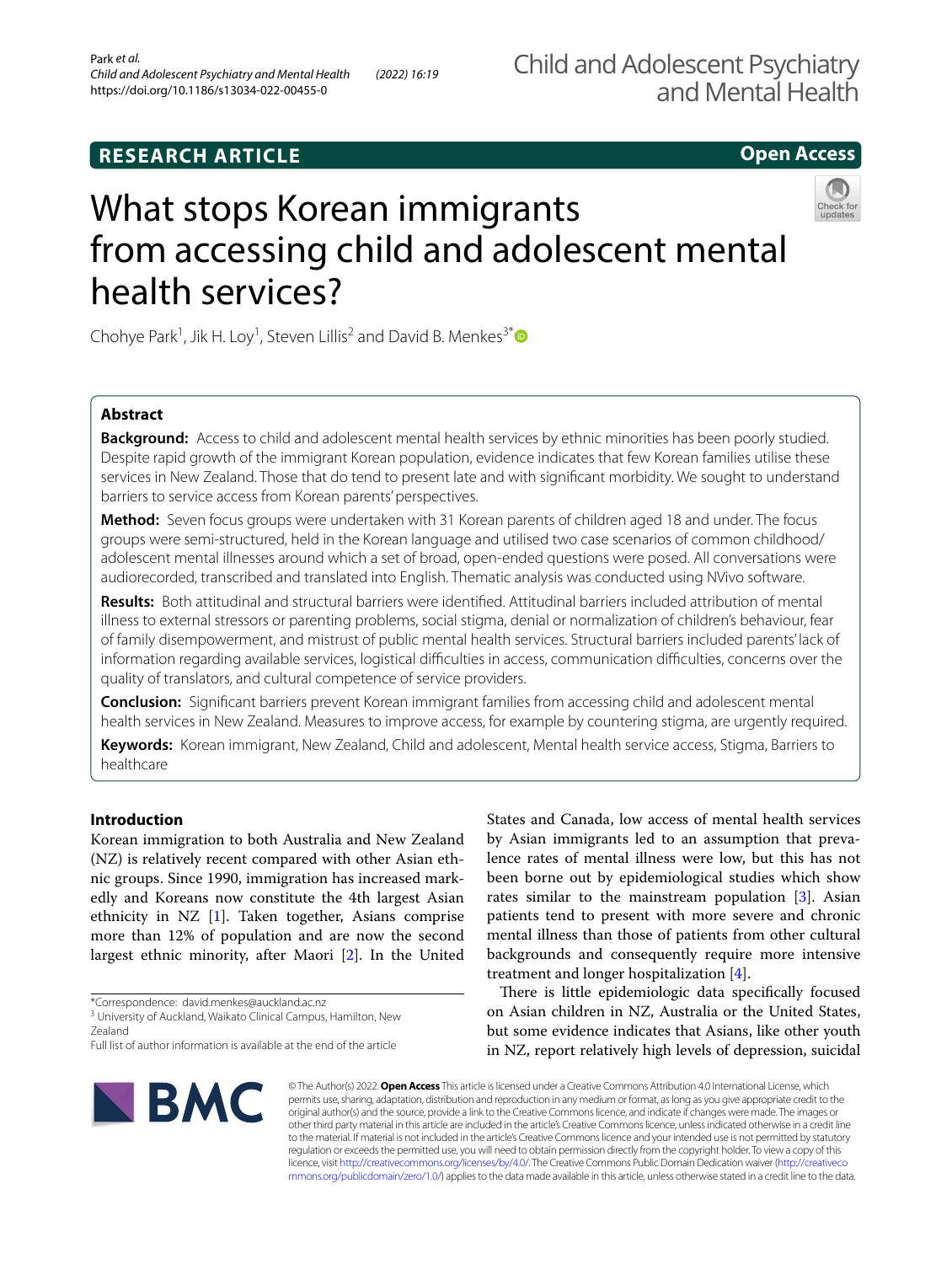thoughts and suicide attempts [[5](#page-6-4)]. Similarly, Korean epidemiological studies indicate that rates of adolescent depression and ADHD in that country are similar to those in the West  $[6]$  $[6]$ . Suicide rates among adolescent Koreans are the highest among countries of the Organisation for Economic Cooperation and Development (OECD) and the 2nd highest cause of adolescent mortality [\[7\]](#page-6-6).

Utilisation of child and adolescent mental health services in NZ is even lower for Asians than for Maori or Pacifc, other ethnic minorities known to have reduced access [\[8](#page-6-7)]. This trend is particularly notable in the North Island of NZ where the rate of attendance of Asian youth to child and adolescent mental health services outpatient clinics is one tenth that of Maori. However, inpatient admission rates during the same period were high, suggesting late presentation and comparable rates of serious disorder [\[8](#page-6-7)].

In light of obvious unmet need, and the evidence that early intervention is associated with improved outcome, failure of minority groups to access mental health services is a serious concern. In this study we explore reasons for the low rates of access to child and adolescent mental health services by the Korean community in NZ.

## **Method**

Focus groups were used to examine Korean parents' attitudes and knowledge. Women are mainly responsible for child rearing and therefore it is common to fnd families where the father lives in Korea and the remainder of the family lives in New Zealand. Hence, our focus was on the experiences and beliefs of Korean women. However, the opportunity arose to also undertake one focus group of Korean fathers living in NZ. We decided not to mix male and female participants because Korean females tend to defer to males and this would be expected to afect group dynamics and the quality of the discussion. Two common clinical scenarios, childhood attention deficit hyperactivity disorder (ADHD) and adolescent depression, were chosen and presented to each group, followed by a set of semi-structured questions for the participants to discuss, all in the Korean language. The semi-structured interview format in Korean and English is presented in Additional fles [1](#page-5-0) and [2.](#page-5-1)

Potential participants were contacted through the Korean community via notices in churches, schools, and Korean community groups in Hamilton, NZ. A total of 31 participants were recruited of which 4 were male. All participants were parents with children aged between 4 and 18 years, all but one had a university qualifcation, and most were between 35 and 55 years. Written informed consent was obtained from all participants; no remuneration was offered. Seven focus groups of 4–6 participants were facilitated by the frst author, conducted during the evening in an informal setting (the home of one of the participants), each lasting between 2 and 3 h. Each session was audiorecorded, transcribed and translated by the frst author.

Thematic analysis  $[9]$  was used to identify, analyse and report themes in the data. A coding system was developed through discussion of the transcripts by all four authors. The thematic analysis used text segments identifed and coded into assigned categories. These were grouped into possible themes and, with re-reading and refnement, major themes developed; results from male  $(n=1)$  and female  $(n=6)$ focus groups were similar and pooled for analysis. The software package NVivo 8 (QSR International) was used to organise and structure transcript analysis. Results from all authors were integrated to increase coding reliability.

## **Results**

We identifed several, partly overlapping, factors that prevented access to child and adolescent mental health services; two major themes emerged: attitudinal and structural.

## **Attitudinal barriers**

1. Attribution of children's emotional or behaviour problems to external stressors and/or parenting defcits

Focus group participants tended to attribute problems to absent parents, parenting deficits, or alternatively as the consequence of external stress, such as school difficulties, racism, migration stresses, or puberty. External attribution of the child's emotional and behavioural problems also led to Korean parents feeling guilty.

*"You need both parents to bring up the children; if his father is away in Korea then it is not going to be easy for his mother to control this child's behaviour..."*

*"I do not consider this case to be depression. I believe that this is problem with puberty and would try to deal with it, or simply just wait for him to grow up. I would not believe any serious things would happen to my son. I see this as a temporary misft with school and would consider changing the environment..."*

*"I would feel bad and guilty about my child's problems: I would look at my behaviour and interaction with my child to see whether I could change the situation..."*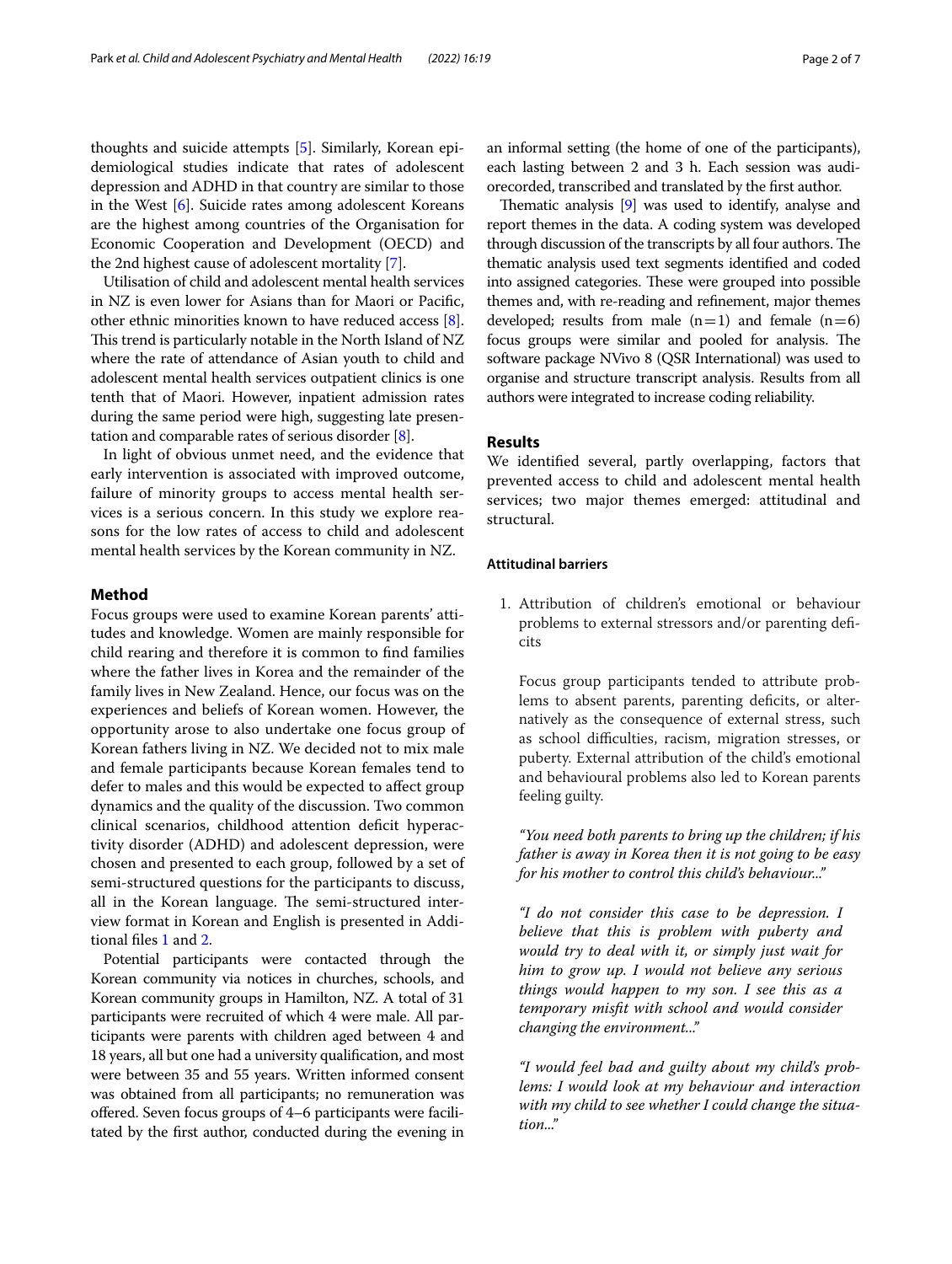## 2. Stigma

With a scenario indicating an illness requiring mental health service involvement, social stigma and a sense of shame was a major concern.

*"Going to the mental health service is a huge stigma. Just telling others that I went to psychiatric hospital would be a very stressful situation. I would not want anyone to know about my son seeing a psychiatrist. I would not even talk to my husband about going to Child and Adolescent Mental Health Services even if I had to go..."*

*"I reveal my weakness (as a parent) and I worry about other people's opinion of me because I know we (Koreans) are good at judging others..."* "The first *image coming to my mind about mental illness is about seeing an iron bar. For us (Koreans), mental illness means craziness and it carries huge stigma and shame beyond just having an illness... In Korea, child psychiatric clinics are called 'children's behavioural clinic' instead..."*

3. Denial/normalization of children and young person's behavioural and emotional problem

Participants tended to normalise the behavioural and emotional problems presented in the scenarios.

*"Well at that age, I thought about suicide many times, I think it is normal to feel like that at least once at this age. They will usually grow out of this"* 

*"Tis boy sounds just like any other boy I know, boys have to be active and curious.."*

4. Fear of family disempowerment leading to service avoidance and attempting to manage by themselves

Korean parents expressed fear of unknown services and were concerned over losing control of their child's care. The strong emotional response to the idea of referral to child and adolescent mental health services seemed to be related to concern over the unknown as well as fear that their parental rights and opinions would not be respected.

*"I would feel very ofended by a suggestion of the school counsellor to take my child to Child and Adolescent Mental Health Services for assessment. I would change school rather than go for an assessment. I know my child better than the school counsellor and mental health professionals would come to their own conclusions about my child's problem which I have no infuence over... even if this was a* 

*mental illness, I would like to fnd another way to manage it..."*

"They might take my son and put him into a psychi*atric hospital which I do not want to happen..."*

- *"If I have done all I could do, such as talking to my child and trying to make sense of the situation... I would go on the internet, talking to people who live overseas (in a similar situation). I will also refect on my time as a teenager and think though trying to understand my son's behavioural changes. If all these things do not work, then I will ask my parents because they have had experience of raising me..."*
- 5. General mistrust of Western mainstream systems, particularly regarding cultural competency

Even if the Korean parents choose to attend child and adolescent mental health services, they were sceptical about the capacity of the service to understand underlying cultural issues.

*"New Zealanders have diferent way of understanding and looking at children's issues..."*

*"Teir understanding of our culture is minimal.., my daughter was distressed because she could not keep up with her peer group at high school; most of them were busy with boyfriend and sexual issues instead of focusing on study for the future..."*

*"Korea has better health care system with high calibre doctors and you could choose anyone you would like to see for your children's problem..."*

*"Teir understanding of our hopes, dreams and expectation we have for our children is minimal and their way of bringing up children is very diferent... New Zealand youth are given too much freedom and choice..."*

*"I do not think they understand the Korean way of looking at the issues; how many of them understand Hwa Byung (a culture bound syndrome with elements of somatisation) [[10\]](#page-6-9)? In Korea, we know without asking questions what this is about, how would they understand the sacrifce parents make for the next generation and maintain the family name..."*

6. Seeking help in Korean churches, or from Korean counsellors or traditional doctors, or returning to Korea to seek help in Korean mental health services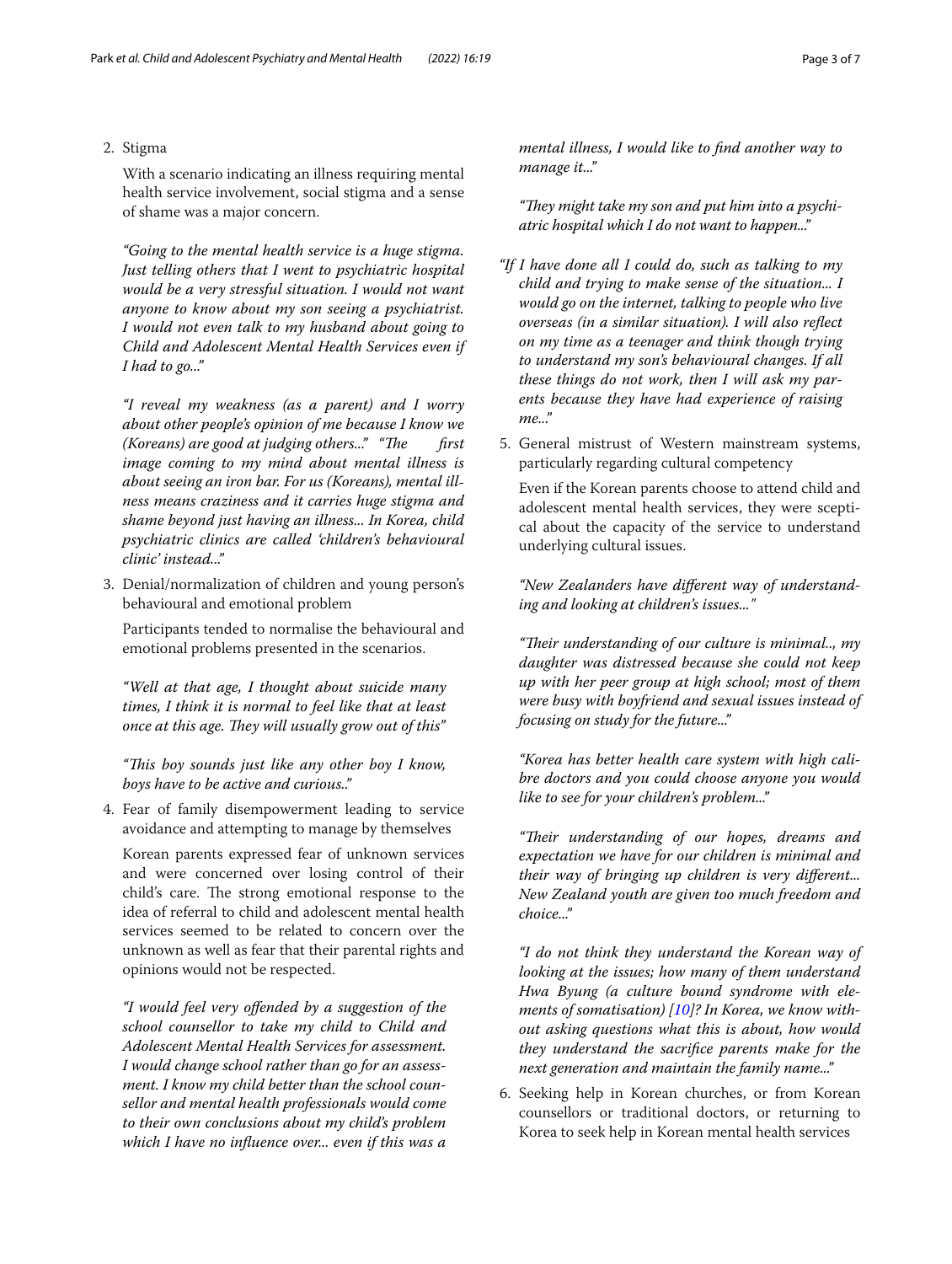If Korean parents decided to access help for their children's behavioural or emotional problems, their frst choice of contact was someone in the Korean community they believed had the necessary authority and experience. If necessary, many indicated they would take their children back to Korea for help from various sources—including Korean child mental health services and child psychiatrists.

*"Instead of seeing mental health professionals, I would seek help from a counsellor who can speak Korean to talk about my child's problem... they are good at listening and give us good suggestions..."*

*"I would ask my church pastor who is experienced with human emotional problems..."*

*"At least I can talk to Korean doctors in Korean, we can discuss things in same language..."*

*"I will take my child to Korea to get a better assessment because we have the same understanding about social rules, cues and nuances with regards to our children's behaviour..."*

## **Structural barriers**

1. Lack of information about child and adolescent mental health service and marked diference in psychiatric services

None of our 31 participants were aware of the existence of public child and adolescent mental health services or relevant non-governmental organisations. This lack of understanding appears to arise from clear diferences between Korean and New Zealand medical systems.

*"The medical systems are so different. In NZ, there is no choice and we have to wait to go through the public system... I do not know any private specialists... There is little choice for us. While in Korea, we can choose who treat our child. We can see as many doctors as we like in order to confrm or dispute the professional opinions. Instead of parents deciding about our child, we depend on the professionals' opinion...I have no say in my child's condition and treatment in NZ."*

*"Until I met you [the frst author] I did not know that this country provides child and adolescent mental health service for free. My GP never advised me about it when I discussed my child's problem, they do not provide any information about the available services..."*

2. Logistic difficulties in accessing the service

*"Even if I did know the service existed, I do not know how to contact them... the medical system in NZ is so diferent from Korea where we can go and see any doctor we want... You have to rely on your GP to make decisions... "*

*"I do not know where the child and adolescent mental health team works. Are they in the hospital? Who should I contact in order to get help? If I ring someone and they started talking in English, I do not think I have the guts to ask for help"*

3. Language and communication difficulties in using a translator, notably because of diferences in language structure and emotional expressions.

*"I have many experiences with using translators in the hospital service, most of them are no better than me in translating the pertinent issues in my story, they cut short my story and over simplifed the issues. I had a friend who developed appendicitis and I knew this was the case... but the translator conveyed it was not serious until it ruptured and became peritonitis; they had to operate on her...The translator made me so angry and upset..."*

*"I do not believe the translator can deliver the exact meaning of feelings I express... I worry about losing the meaning in translation. In child and young person's emotional problems, translation is so important and I do not think the translators working in these areas are up to the task. I have little confdence in their capacity".*

*"I have to rely on my children to communicate with mainstream service providers... this causes problems in communication. I understand English better than I can say it... despite having higher qualifcations in Korea, we all have difculties in communicating in spoken English..."*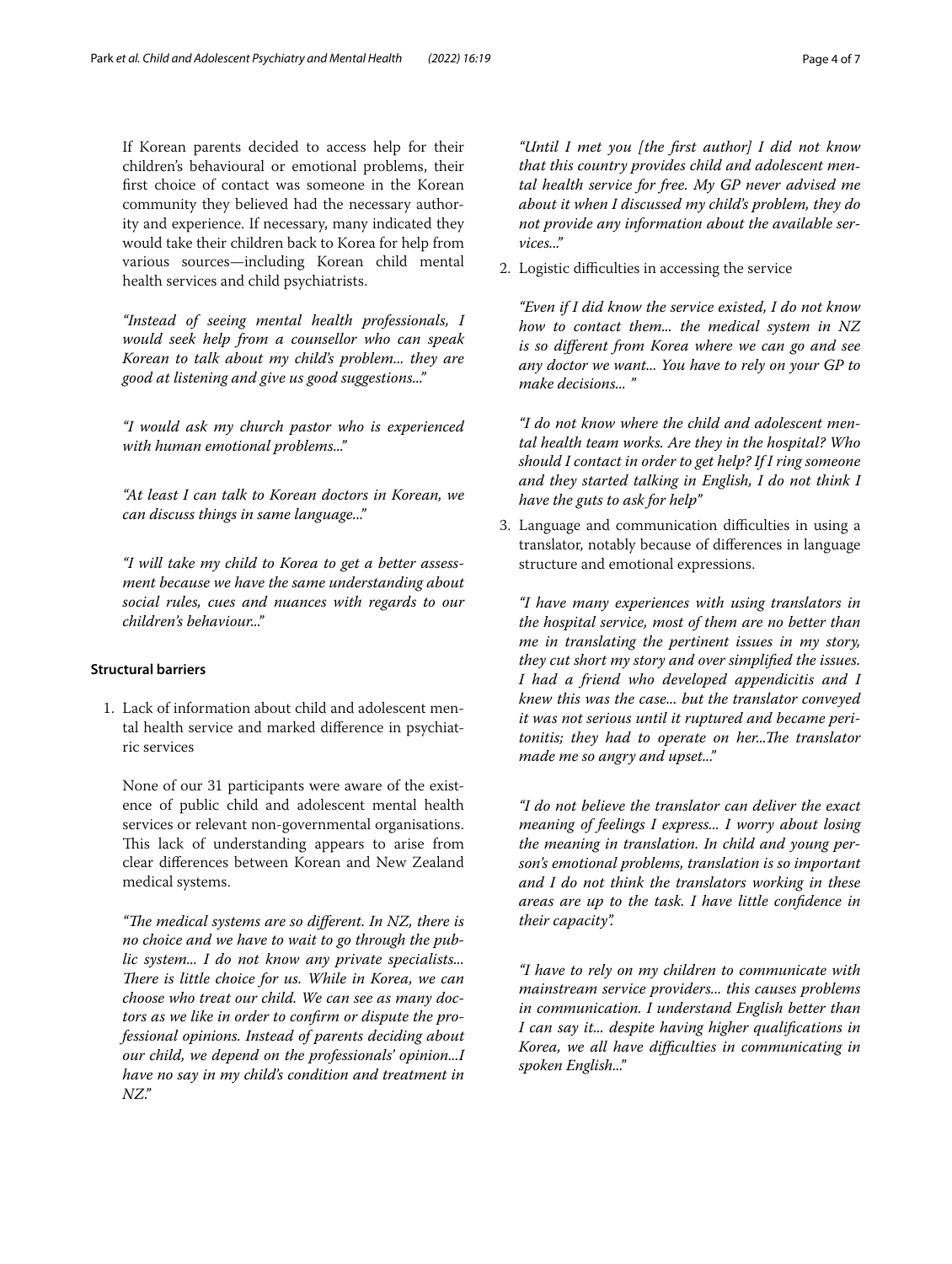## **Discussion**

The relevant literature is limited, even with regard to difficulties faced by Koreans in accessing child and adolescent mental health services in their own country. One survey identifed a lack of information about available services, prejudice about mental illness, and misconceptions regarding severity being the main obstacles to accessing services [[11](#page-6-10)]. Our results show similar problems as well as additional difficulties related to immigration from a traditional Asian culture to a Western, English-speaking country.

Our analysis identifed two groups of barriers, attitudinal and structural/systemic. The most prominent attitudinal barriers included perceived shame, embarrassment and guilt in having children with emotional and/or behavioural problems. These were generally considered a parental responsibility and helps explain why parents avoid service referral and attempt to solve problems by themselves or within their own immigrant community.

Shame plays a key role in social control and underlies the enforcement of rules in Confucius philosophy-infuenced Asian countries, including Korea  $[12]$ . The shame of losing face for the individual is shared by the wider family and community itself. Accordingly, the disturbed behaviour that accompanies mental illness tends to cause shame and embarrassment in the family and wider community. As a result, mental illness is often kept hidden and secret.

Despite being given the explanation that our two scenarios refected treatable mental illness, instead of experiencing relief from what might be seen as a face-saving alternative, most parents objected to this explanation and actively disputed the illness model. This attitude appears related to both mental health literacy and stigma. Thus, when stigma is perceived as too high a price to pay, parents disregard illness as a model for explaining children's behavioural and emotional problems.

In Korea, both mental and physical illnesses were traditionally attributed to superstitious belief systems until contact with Western concepts following the Korean War in 1950. After this, and subsequent rapid industrialisation, belief systems regarding mental illness have evolved. Koreans have been integrating Western models of both physical and mental illness. Child and adolescent mental health is no longer a taboo subject in Korea and is now commonly discussed in the media, including television programs such as "Live Good Morning" that include discussion of common cases by mental health professionals.

In our focus group discussions, there was very little attribution of mental illness to superstitious or ancestral curses, unlike fndings among Chinese immigrants to Australia  $[13]$  $[13]$ . This difference may relate, in part, to the high educational attainment of the Korean parents in our sample.

There has been a misconception based on cultural stereotypes that Asians are model citizens and therefore experience lower rates of mental illness. However this hypothesis has been challenged, and it pointed out that Asians with mental illness often sufer in silence until the family and community are unable to cope, leading to delayed and ambivalent engagement with mainstream service providers [[14\]](#page-6-13).

Korean immigrants who have been less integrated into their host culture tend to adhere to beliefs in attitudes prevalent at the time they left Korea. Such individuals, as parents, appear to avoid contact with mental health services for their children. It was evident in focus groups that those with experience of child mental health services in Korea were more positive toward such services in NZ. Additionally, recent immigrants or parents of international students appeared to show better levels of mental health literacy compared to Korean immigrants who had lived in NZ for longer.

Structural barriers included lack of information about service providers and how to access them, and concerns regarding service providers' cultural competency, specifcally regarding non-Koreans' ability to understand the nuances and underlying meaning of the family problems. Remarkably, none of our participants was aware regional child and adolescent mental health services or how to access these. Likewise, they were unaware of the Health and Disability Code of Patient Rights and the free provision of translators.

In addition to language barriers, diferences in mental health service organisation may add to difficulties in access. For example, Korea has universal mandatory public health insurance, and citizens can seek the opinion of any doctor of their choice. Specialist or hospital based services do not require formal referral, and healthcare access and choice are thus very much consumer based. Our fndings suggest that this systemic diference added to Korean immigrant parents' fear of losing control in managing mental disorder in their children.

The majority of our participants preferred opting out of public mental health services in favour of alternatives, such as seeking help through family networks and community organisations, notably Korean churches. Most agreed that they would, if necessary, go back to Korea to seek an opinion from a Korean child psychiatrist or mental health service. Our fndings thus emphasise the importance of culture and language barriers and also the perceived lack of accessible information regarding mental health services.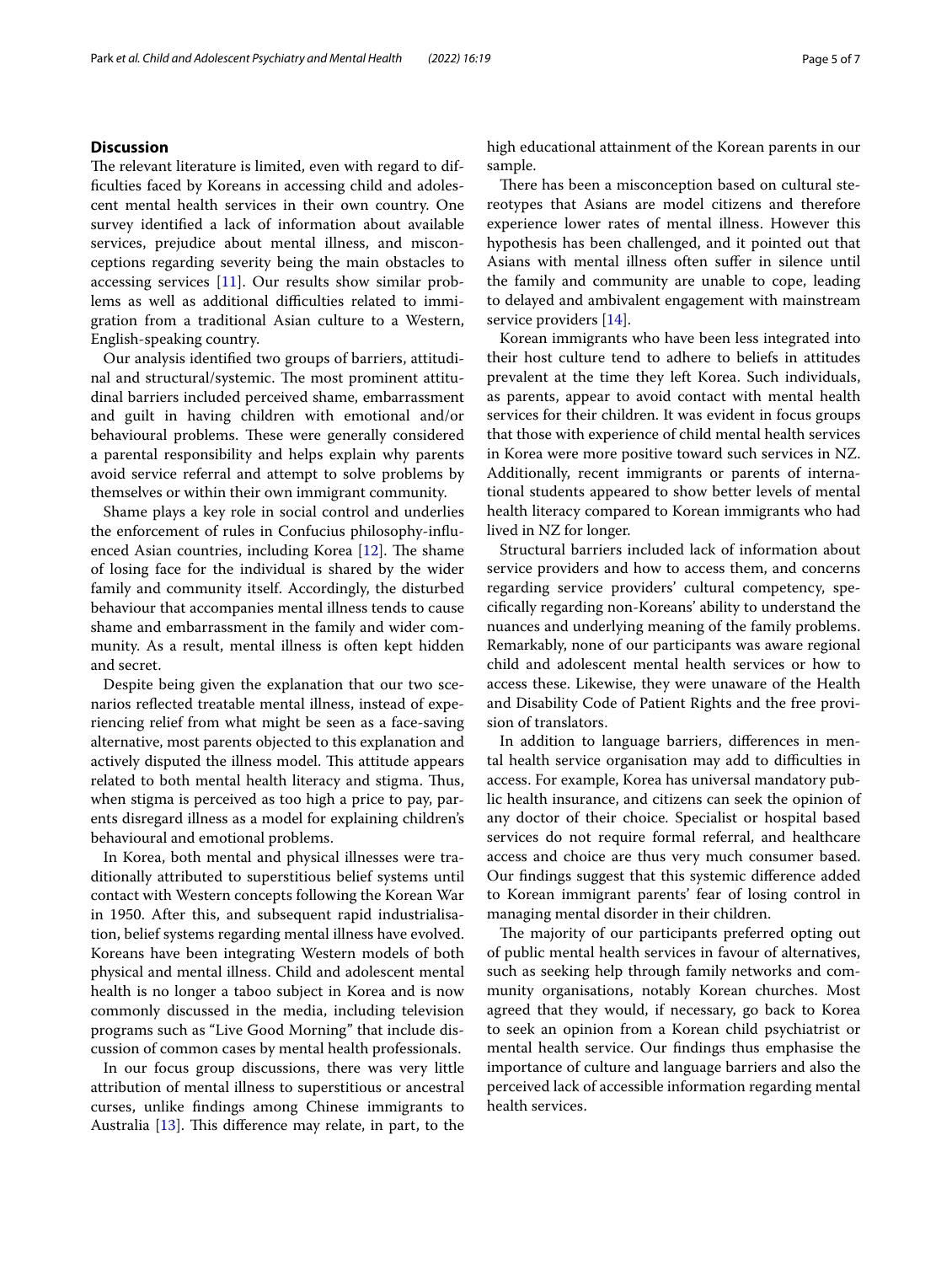In 2002 the NZ Mental Health Commission recommended promoting mental health in Asian communities by increasing public support for cultural diversity, providing information, English language education, developing community support programmes and increasing service providers' awareness of Asian cultural issues [\[8](#page-6-7)]. Unfortunately, after 15 years there is little evidence to indicate efective nationwide implementation of these recommendations or indeed changes in the way Asian populations tend to view and access mental health services. Thus, although these results were derived from one region (Waikato), they are likely to refect more general barriers to clinical service access in NZ.

On the other hand, some regional initiatives are relevant, including a Korean mental health and addiction awareness group (Like Minds, Like Mine, 2016). Asian mental health support groups have also developed in Auckland (Independent Living Services, 2013), New Zealand's largest city and one with a proportionately higher Asian population than elsewhere in the country. Similarly, the Mental Health Foundation, a charitable trust, has developed Kai Xin Xing Dong, a public education program to reduce stigma for Asian youth experiencing mental illness (Mental Health Foundation, 2017). The impact of these initiatives is as yet uncertain.

## **Limitations**

Our study explored parental attitudes regarding helpseeking on behalf of children; it did not address attitudes of either parents or children regarding their own mental health. Despite overlaps with other Asian populations, Korean culture has many distinctive features, potentially limiting the generalisability of our results. Similarly, our sample of Korean parents in NZ had notably high educational attainment, likely related to NZ immigration criteria, and so our results may also have been afected by this factor.

Participating parents were recruited largely through the frst author's Korean school and church involvement. Most participated with an expressed willingness to help Korean families in NZ, but their knowledge of the frst author may have infuenced responses. At the time of interview, no parents were involved with child and adolescent mental health services. However, after one focus group, a mother approached the frst author regarding her teenaged daughter's disordered eating, later seeking help from Korea.

### **Conclusion**

Both attitudinal and structural barriers prevent adequate mental health service delivery to the Korean community in NZ. To overcome these barriers, a more concerted efort is required beyond provision of translators for clinical encounters. The importance of education and information dissemination among minority communities is essential, as is developing the appropriate cultural sensitivity and competency of mental health staff. The concept of cultural competency in mental health service providers has gained traction with evidence of improved access and better engagement in treatment [\[15](#page-6-14), [16](#page-6-15)].

Shortly after conclusion of the project, the frst author presented a summary of results to an evening meeting of the local Korean community. Based on these fndings, the local child and adolescent mental health service has made several changes, including more proactive provision of translators, added emphasis on confdentiality, closer links to high school guidance counsellors, and education of staf regarding Korean and other minority cultures and their implications for service access.

#### **Abbreviations**

ADHD: Attention deficit hyperactivity disorder; NZ: New Zealand; OECD: Organisation for Economic Cooperation and Development.

#### **Supplementary Information**

The online version contains supplementary material available at [https://doi.](https://doi.org/10.1186/s13034-022-00455-0) [org/10.1186/s13034-022-00455-0](https://doi.org/10.1186/s13034-022-00455-0).

<span id="page-5-1"></span><span id="page-5-0"></span>**Additional fle 1.** Semi-structured interview (Korean).

**Additional fle 2.** Semi-structured interview (English) both cited in Method.

#### **Acknowledgements**

We thank the Korean Community in Hamilton and the wider Waikato region for supporting this project.

#### **Authors' contributions**

This study was conceived by authors CP and JL, methodology developed by all 4 authors, interviews conducted and transcribed by author CP, results analysed and the manuscript written up and approved by all authors. All authors read and approved the fnal manuscript.

#### **Funding**

No specifc funding was obtained for this study.

#### **Availability of data and materials**

Participant information sheets, consent forms, scenario details, and deidentifed transcripts are available on reasonable request from the corresponding author.

#### **Declarations**

#### **Ethics approval and consent to participate**

The NZ Health Research Council Ethics Committee reviewed and approved the study (NTY/07/12/130). All participants provided informed, written consent.

#### **Consent for publication**

Not applicable (data are aggregated from multiple participants and completely de-identifed).